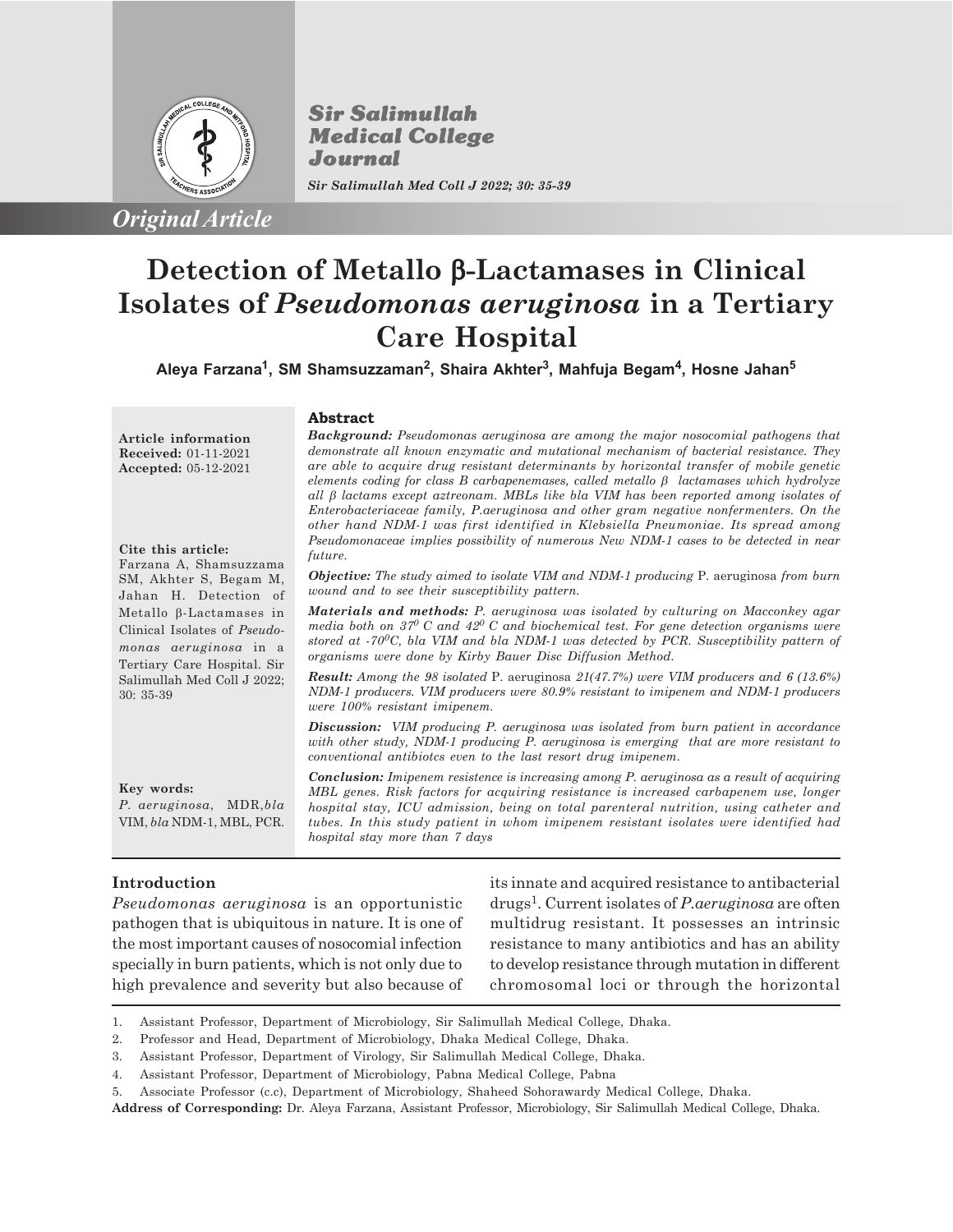acquisition of resistant genes which are carried on plasmid, transposons or integrons<sup>2</sup>. Carbapenems (imipenem, meropenem) are classified as  $\beta$ -lactam antibiotics. The introduction of carbapenems into clinical practice provided a great advance in treatment of serious bacterial infections caused by beta lactamase producing bacteria. Due to broad spectrum of activities and stability to hydrolysis by most beta- lactamases (ESBLs and  $AmpC \beta$ -lactamases) carbapenems have become the drug of choice for treatment of infections caused by penicillin or cephalosporinresistant Gram-negative bacilli, especially ESBL producing gram-negative infections<sup>3</sup>. Carbapenem resistance has been frequently observed in nonfermenting bacilli, such as *P. aeruginosa* and *Acinetobacter spp*. Resistance to carbapenem is due to decreased outer membrane permeability, increased efflux system, alteration of penicillin binding proteins and carbapenem hydrolyzing enzymes-carbapenemase. These carbapenemases are class B metallo- $\beta$ -lactamases (IMP, VIM, SPM, NDM) or class D oxacillinases (OXA 23 to OXA 27) or class A clavulanic acid inhibitory enzymes (SME, NMC, IMI, KPC)<sup>4</sup>. Metallo-β-lactamases are able to hydrolyze all  $\beta$ -lactams except monobactam<sup>5</sup>. Class B metallo- $\beta$ -lactamas requires a divalent cations of zinc as cofactors for enzyme activity. The IMP and VIM genes responsible for MBL production are horizontally transferable via plasmids and can rapidly spread to other bacteria<sup>6</sup>. VIM and IMPs are the most frequent MBLs acquired by gram negative bacilli<sup>7</sup>. MBL producing *P.aeruginosa* was first reported in Japan in 1991<sup>8</sup> since then its incidence has been reported from various parts of the world. VIM-1 was first reported in *P. aeruginosa* in Italy in 1997<sup>9</sup> , followed by reports of VIM-2 in France and Greece. NDM-1 represents the recent type of mobile metallo  $\beta$ lactamase to appear but is behaving differently in terms of rapidity of its spread and scope of organism in which it is found<sup>10</sup>. NDM was predominantly found in *Enterobacteriaceae* and mostly in *Klebsiella. pneuminiae* and *Escherecia.coli* isolates. Cases among gram negative non fermenters such as *Acinetobacter spp* that produce NDM have also been reported. More recent publications report cases also among *Pseudomanas spp*. that produce NDM. The ability to spread not only among Enterobacteriaceae but also among other bacterial families like *Pseudomanaceae* implies the possibility for numerous new NDM-1 cases to be detected in the near future. Because of its ability to spread, carbapenem resistance has become a serious concern<sup>11</sup>. Immediate detection of MBL producing *P. aeruginosa* is important to prevent the spread of organism within and between hospitals and to accurately treat infections caused by these organisms. To reduce healthcare cost and prolonged hospital stay, a regular monitoring of incidence  $\beta$ -lactamase producing organisms has become a need of time<sup>12</sup>.

#### **Materials and Methods**

Bacterial Isolates:

This investigation was approved by research review committee (RRT) and ethical review committee (ERC) of Dhaka Medical College. During the period from July 2011 to December 2012, a total of 98 non duplicate isolates of *P. aeruginosa* were collected from burn unit of Dhaka Medical College Hospital , Dhaka, Bangladesh. Isolates from burn wound were cultured on blood agar and MacConkey agar media and stored at  $-70^0$ C and studied after being sub- cultered on MacConkey agar media. Identification of Pseudomonas aeruginosa was done if were oxidase positive, a triple sugar iron (TSI) agar reaction of alkaline over no change, motile, indole and urease negative in motilityindole-urea (MIU) agar media, citrate utilized in simmons citrate agar media and grew at both  $37^0C$ and 420C. Additional bacterial characteristics including its Gram stain, colony morphology, hemolytic criteria and pigment production were also used to identify the species.

### **Antimicrobial susceptibility testing**

Antibiotic susceptibility testing for all the collected samples was done by the Kirby-Bauer method using Mueller Hinton agar plates as recommended by Clinical and Laboratory Standards Institute  $(CLSI; 2010)^{13}$ . The following antibiotic were tested: imipenem (10  $\mu$ g), meropenem (10 $\mu$ g), ceftazidime (30µg), cefepime (30µg), ceftriaxone (30µg), gentamycin (10µg), amikacin (30µg), ciprofloxacin (5 µg), colistin (10µg) (Oxoid ltd. UK). When the isolate was resistant to three or more classes of antipseudomonal agents (i.e. penicillin / cephalosporins, carbapenems, aminoglycosides and fluoroquinolones) that isolate was considered as multidrug resistant (MDR). If more than one agent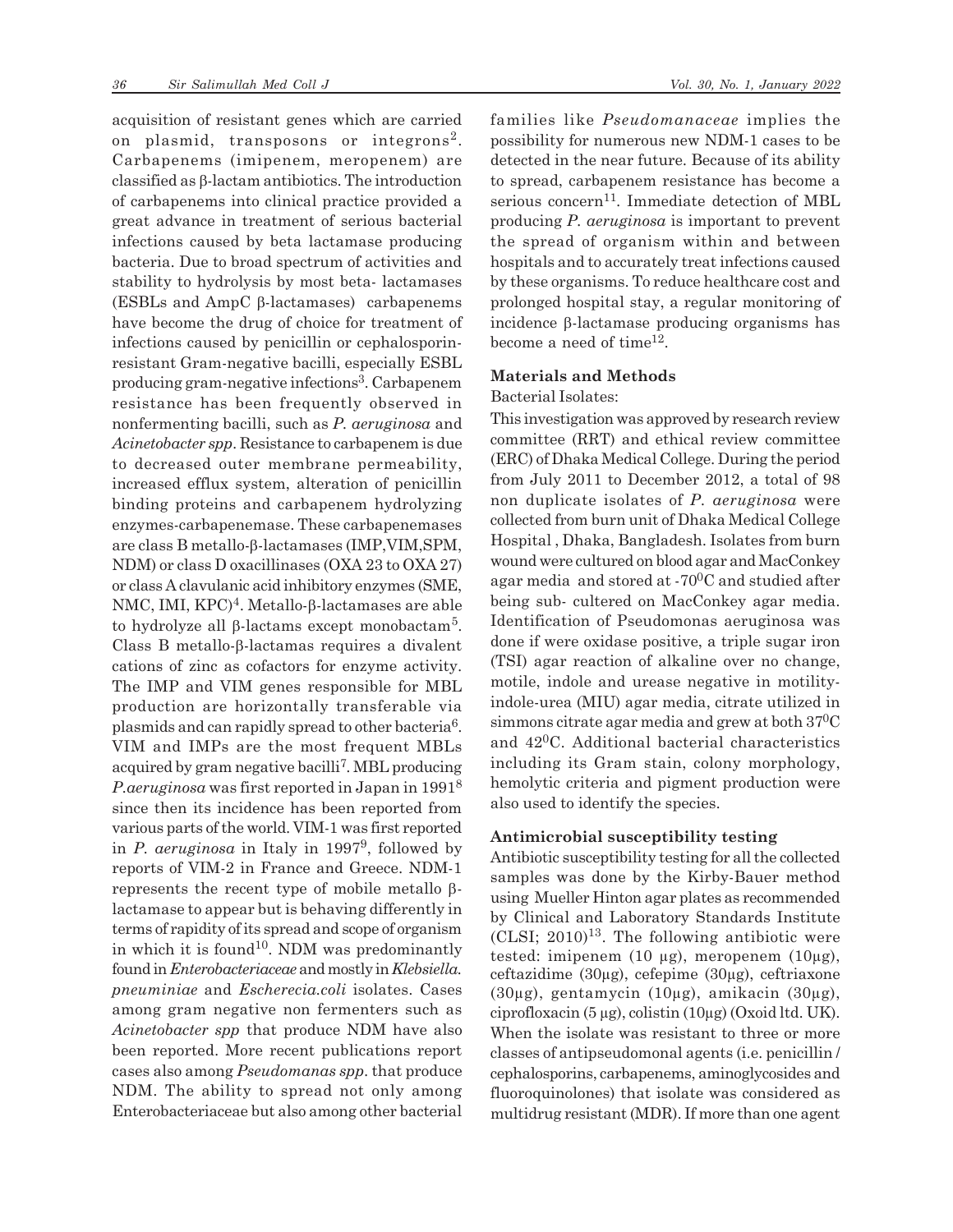within a class were used, the isolate was considered resistant to all of the agents<sup>14</sup>. P. aeruginosa which displayed resistance to imipemem or meropenem by disc diffusion method (zone size for imipenem and meropenem  $\leq 15$ mm) were selected for PCR for detection of MBL gene since MBL was responsible for carbapenem resistance. The minimum inhibitory concentration (MIC) of imipenem was obtained by agar dilution method. Susceptibility and MICs breakpoint was defined according to CLSI<sup>13</sup>. Carbapenem resistance was determined based on MIC points. *P. aeruginosa* ATCC 27853 was used as control strain in all susceptibility assays.

#### **Detection of MBLs by PCR**

Polymerase chain reaction (PCR) analysis was performed for *bla* VIM and bla NDM-1genes (VIM-F: 5'CCGATGGTGTTTGGTCGCAT 3', VIM-R: 5'GAATGCGCAGCACCAGGAT3' with product size of 391 bp and annealing temperature at  $62.4^{\circ}$ C) (NDM-1 F:5'ACCGCCTGGACCGATGACCA3', NDM-1R: 5'GCCAAAGTTGGGCGCGGTTG3'with product size 200bp and annealing temperature  $63^{\circ}$ C). DNA was extracted using the boiling method. Three hundred micro liter of sterile distilled water was added into eppendorf tubes having bacterial pellet and vortexed until mixed. Mixture was heated at  $100^0C$  for 10 minutes in a heat block. After heating, immediately the eppendorf tubes were placed on ice for 5 minutes and then centrifuged at 20,000 g at  $4^{0}C$  for 6 minutes. Supernatant was taken into another eppendorf tube by micropipette and was used for PCR. The primers were mixed with Tris-EDTA (TE) buffer according to manufacturer's instruction. For each sample, a total of 25µl of mixture was prepared by mixing of 12.5µl of master mix (mixture of dNTP, Taq polymerase  $MgCl<sub>2</sub>$  and PCR buffer), 2 µl foreward primer, 2µl reverse primer (Promega Corporation, USA), 2 µl of DNA template and 6.5 µl of sterile distilled water in a PCR tube. After a brief vortex, the tubes were centrifuged in a micro centrifuge for a few seconds. DNA was amplified in a Mastercycler Eppendorf (Eppendorf, Germany) under the following conditions: initial denaturation at 950C for 10 minutes, then 30 cycles of denaturation at  $95^0C$ for one minute, annealing for 45 seconds, extension at 720C for one minute and 30 seconds and final extension at 720C for 10 minutes. Amplicons were kept at 40C for gel electrophoresis. For gel electrophoresis, 1µl of loading dye was placed on parafilm. 5 µl amplicon was mixed with loading dye on parafilm and the mixture was loaded into well of agarose gel. 2 µl of DNA ladder was mixed with 1 µl of loading dye and loaded into well of agarose gel and placed on electrophoresis tank having 1X Tris -Borate-EDTA (TBE) buffer. Gel electrophoresis was done at 100 voltages for 35 minutes. Gel was stained with staining solution of ethidium bromide and destained by keeping in sterile distilled water for 15 minutes. Gels were visualized and photographed under ultraviolet illumunation. *P.aeruginosa* ATCC27853 reference strain was used as the *bla* MBL gene's negative control strain.

#### **Statistical Analysis**

Data were analyzed by using Microsoft Excel (2007) software (Microsoft, Redmond, WA, USA).

#### **Result**

A total of 98 (44.95%) *P. aeruginosa* were isolated from 222 samples of them 75 (76.53%) were resistant to 3rd generation cephalosporins (ceftazidime  $30\mu$ g),  $35(35.72)$  were resistant to imipenem, 33(33.68) were resistant to meropenem zone size diameter 13mm for imipenem and meropenem. Among them 10 (43.48) were ESBL producer as detected by double disc diffusion test. Out of 44 imipenem and meropenem resistant *P. aeruginosa*, Twenty seven (61.36%) MBL producers were detected by PCR of which 21(47.72%) were positive for *bla*VIM, 6(13.64%) for *bla*NDM-1 and 17 (38.64%) had no MBL gene. On the basis of MIC 4 (16%) out of 25 of these imipenem resistant *P.aeruginosa* was susceptible to imipenem thus indicating that resistant in disc diffusion could show susceptibility by MIC. All these MBL producing isolates were tested for their susceptibility to colistin by disc diffusion method.

**Table I** *Distribution of bla MBLs among Carbapenen resistant strains of P aeruginosa (n=44)*

| MBL genes           | Number (n) | Percent $(\% )$ |
|---------------------|------------|-----------------|
| bla VIM             | 21         | 47.72%          |
| bla NDM-1           | 6          | 13.64%          |
| Absence of examined | 17         | 38.64%          |
| genes               |            |                 |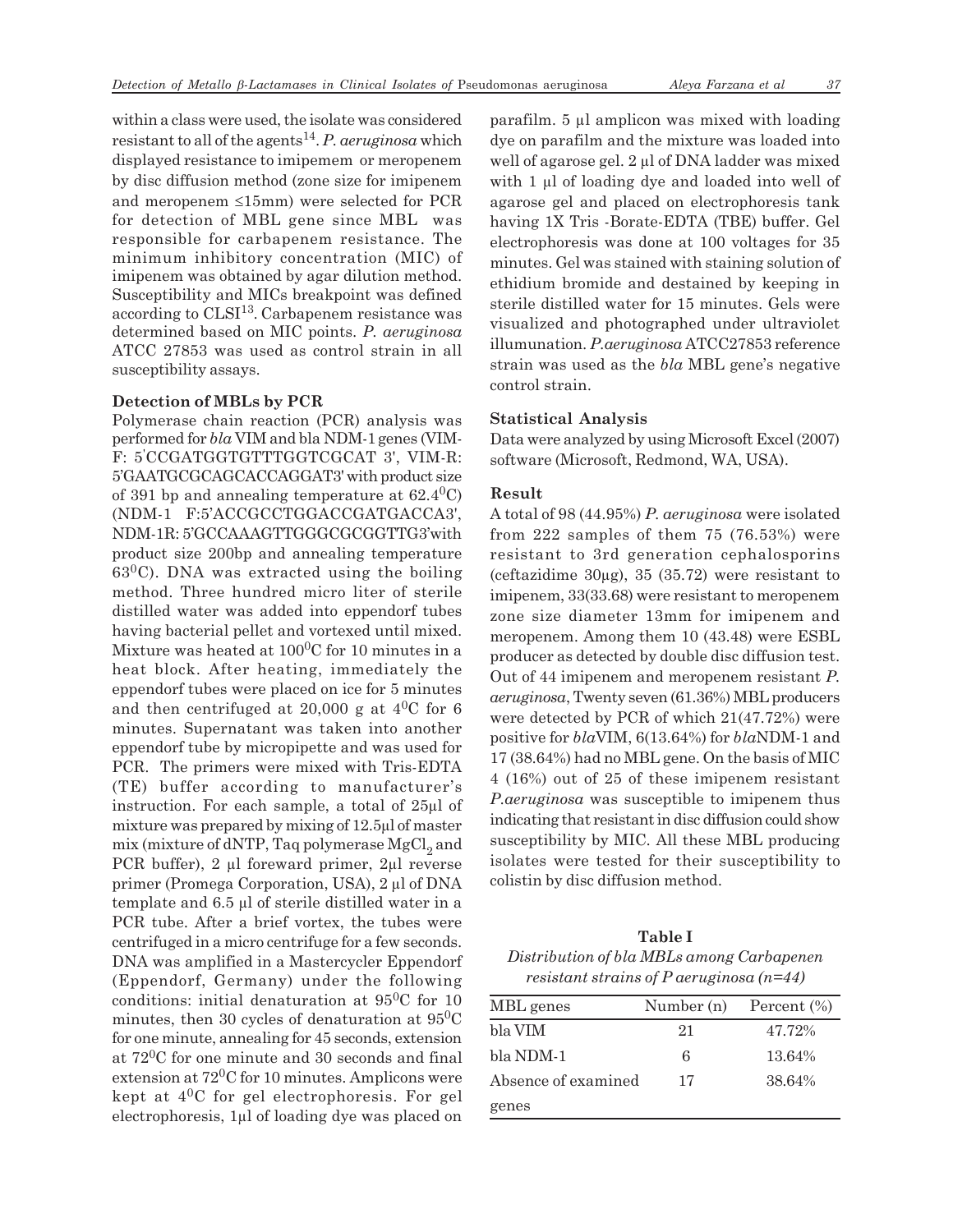| Treororance panel n of mDD producing I acruginosa                                                              |            |                                                                         |     |                       |            |    |    |     |    |  |  |
|----------------------------------------------------------------------------------------------------------------|------------|-------------------------------------------------------------------------|-----|-----------------------|------------|----|----|-----|----|--|--|
| MBL gene                                                                                                       |            |                                                                         |     | Disc Diffusion Method |            |    |    |     |    |  |  |
|                                                                                                                | <b>IMP</b> | <b>MEM</b>                                                              | CRO | CAZ                   | <b>FEP</b> | AΚ | СN | CIP | CТ |  |  |
| <b>VIM</b> $(n=21)$ 17 (81.0%) 20 (95.2%) 21 (100%) 21 (100%) 21 (100%) 21 (100%) 21 (100%) 21 (100%) 2 (9.5%) |            |                                                                         |     |                       |            |    |    |     |    |  |  |
| <b>NDM-1 (n=6)</b> 6 (100%)                                                                                    |            | 6 (100%) 6 (100%) 6 (100%) 6 (100%) 6 (100%) 6 (100%) 6 (100%) 1 (16.7) |     |                       |            |    |    |     |    |  |  |

**Table II** *Resistance pattern of MBL producing P aeruginosa*

IMP: Imipenem, MEM:Meropenem, CRO:Ceftriaxone, CAZ:Ceftazidime, FEP:Cefepime, AK:Amikacin, CN:Gentamicim, CIP:Ciprofloxacin, CT:Colisti

#### **Discussion**

Antibiotic resistance among gram negative pathogens such as *P. aeruginosa* is one of the major problems in treating hospitalized patients. Patients in intensive care unit, oncology departments, burn units and surgery wards frequently show multi resistant isolates which contributes to high morbidity and mortality<sup>15</sup>. Imipenem and meropenem are used for treatment of nosocomial infections but increasing resistance to these antibiotics has limited their effectiveness. In this study, *P. aeruginosa* was 64.28% sensitive to imipenem and 66.32% sensitive to meropenem (Table I). Saha16 et al (2011) found 98.72% of *P. aeruginosa* sensitive to imipenem. This increased trend of resistance may be due to selective pressure on carbapenems as a result of increased use of carbapenem, increase in carbapenemase production and intrinsic resistance of *P. aeruginosa*. In Japan, rate of resistance to carbapenem increased from 19.3% in 1998 to 38% in 200217. The result of this study indicates that *P.aeruginosa* was slightly less resistant to meropenem (33.68%) than imipenem (35.72%). Meropenem need mutation of two genes, loss of oprD and up regulation of mexAB efflux pump for intrinsic drug resistance which is hard achieve<sup>18</sup>. Present study identified 27 (61.36%) MBL producers by PCR out of 44 carbapenem resistant *P. aeruginosa* of which 21(47.72%) were VIM producer, 6(13.64%) were NDM-1 producer (Table-2). Previous study in Tehran, Iran revealed 72% VIM producers by Double Disc Synergy Test among imipenem resistant P.aeruginosa19. Farzana *et al*<sup>20</sup> found 87.50% MBL producers among *P. aeruginosa* which is higher than this study as they detected IMP-1, IMP-2, VIM-1, VIM-2 in that study. Johan *et al* <sup>21</sup>detected 43% *bla*VIM among *P.aeruginosa* which is similar to the study. 18% VIM-1 producing isolates were identified by Ramazan *et al*22 which

is lower than our result. The findings of present study revealed that VIM producing *P. aeruginosa* are prevalent in Bangladesh. A study in Bangladesh demonstrated 3.5% NDM-1 producers among the imipenem resistant organisms and no imipenem resistant *Pseudomanas* harbored NDM-123. The ability of NDM-1 to spread not only among Enterobacteriaceae but also among other bacterial families, like *Pseudomonaceae* implies the possibility for numerous new NDM-1 cases to be detected in the near future. Tolemen *et al*<sup>24</sup> reported rapid emergence of new NDM-1 cases might be expected by following the chronology of VIM-1 spreading.

## **Acknowledgements**

Department of Microbiology, Dhaka Medical College, Dhaka provided financial and laboratory support to perform this study. We thank the burn unit of Dhaka Medical College Hospital for providing samples.

#### **References:**

- 1. Adachi JA, Perego C, Graviss L, Dvorak T, Hachem R, Chemaly RF, et el. The role of interventional molecular epidemiology in controlling clonal clusters of multidrug resistant Pseudomonas aeruginosa in critically ill cancer patients. Am J Infect Control. 2009; 36(6):442-6.
- 2. Hill EB, Henry DA, Speert DP. In: Patric R.Murrary, Ellen Jo Baron, James H Jorgensen, Marie Louise Landry, Michael A Pfaller. Manual of Clinical Microbiology, 9th Edition, ASM Press, Washington, D.C. 2007; 734-48.
- 3. Mendiratta DK, Deotale V, Narang P. Metallo beta lactamase producing Pseudomonas aeruginosa in a hospital from rural area. Indian J Med Res 2005;121: 701-3.
- 4. Gladstone P, Rajendran P, Brahmadathan KN. Incidence of carbapenem resistant nonfermenting Gram negative bacilli from patients with respiratory infections in the intensive care unit. Indian J Med Microbiol 2005;23:189-91